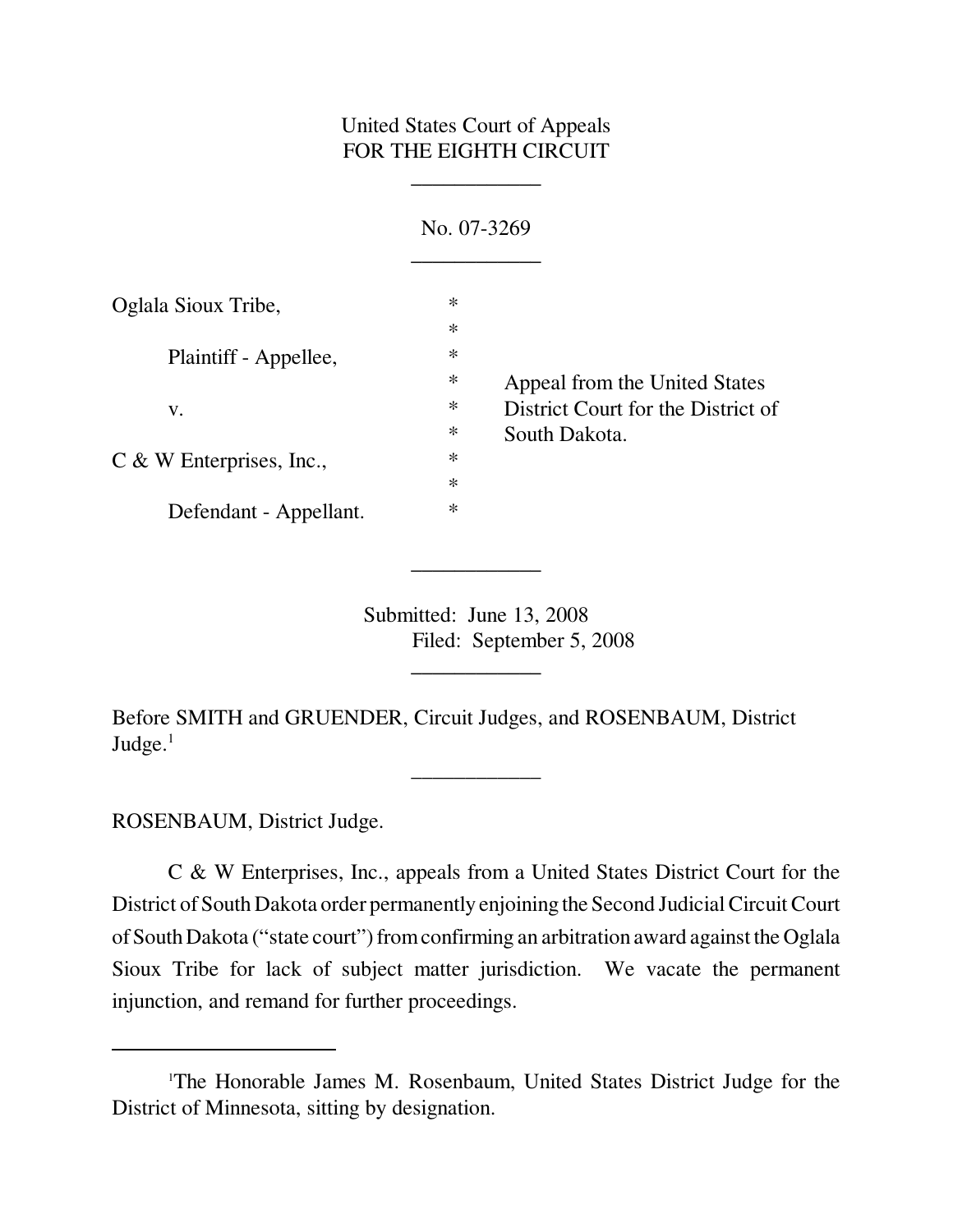## I. Background

#### A. The Oglala Sioux/C & W Construction Contracts

This case has a tortuous procedural history, encompassing no fewer than five different courts and one arbitral forum. While convoluted, this history is essential to our analysis.

The matter began in 2002, when C & W Enterprises, Inc. ("C & W"), itself a Native American-owned business, entered into four separate contracts with the Oglala Sioux Tribe ("Oglala Sioux" or "Tribe"). The contracts are referred to as the: (1) Multi-Gravel project; (2) Manderson to Wounded Knee project; (3) Cuny Table project; and (4) Base and Blotter project. Each contract obligated  $C \& W$  to perform road construction on the Oglala Sioux Pine Ridge Indian Reservation.

The Oglala Sioux Tribe is federally-recognized. The contracts were funded by federal funds administered by the Bureau of Indian Affairs, pursuant to the Indian Self Determination Act, 25 U.S.C. § 450 et. seq.

The first three contracts contained explicit clauses waiving the Tribe's sovereign immunity. Each stated:

[T]he Oglala Sioux Tribe grants a limited waiver of its immunity for any and all disputes arising from this Contract, including the interpretation of the agreement and work completed or to be completed under the Contract; provided, however, that such waiver extends only to the Oglala Sioux Tribe and Transportation's specific obligations under the Contract; and further provided that such waiver shall extend only to the extent necessary to permit enforcement by the Subcontractor.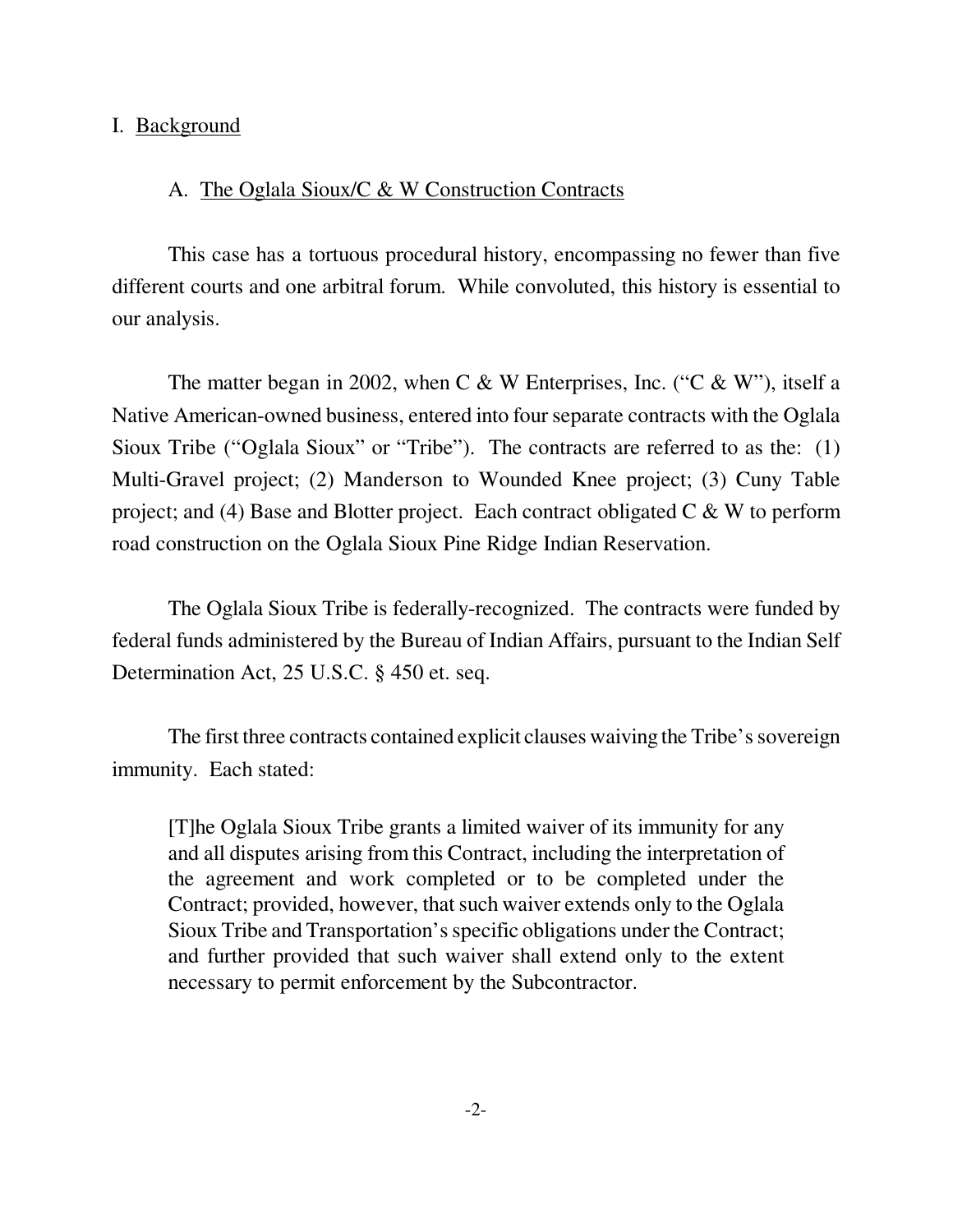The three contracts also provided for Claims Resolution, stating:

The parties agree to bring any and all claims in the first instance to the Oglala Sioux Tribe Executive Committee for non-binding mediation, and thereafter to the South Dakota Federal District Court, and in the absence of Federal Court jurisdiction, the parties agree to arbitration in accordance with the Construction Industry Arbitration Rules of the American Arbitration Association in effect at the time of this Contract. In the event there exists no Federal Court jurisdiction and the parties proceed to arbitration, the award rendered by the arbitrator shall be final, and judgment may be entered upon it in accordance with the applicable law in any court having jurisdiction thereof. In the event either party does not timely comply in accordance with the Construction Industry Arbitration Rules of the American Arbitration Association, said party waives its right to arbitration and judgment may be entered in the amount in dispute in accordance with applicable law in any court having jurisdiction thereof.

The Base and Blotter contract contained different language, and a different dispute resolution regime:

The Oglala Sioux Tribal Court will resolve all disputes arising under this contract. Tribal substantive laws regarding contracts shall apply to such disputes. If no tribal substantive laws regarding contracts exist, then the Tribal Court will apply South Dakota law as a guide . . . . The parties agree to bring any and all claims in the first instance to the Oglala Sioux Executive Committee for non-binding mediation presided over by a mutually agreed upon mediator. If mediation fails, then the aggrieved party may initiate a civil action in the Oglala Sioux Tribal Court.

#### B. Arbitration of Contract Disputes

The paving path did not run smooth. Disputes arose concerning  $C \& W$ 's performance and payment therefor. On August 31, 2005, the parties attempted to resolve their disputes through non-binding mediation by the Oglala Sioux Tribal Executive Committee. The attempts were unsuccessful.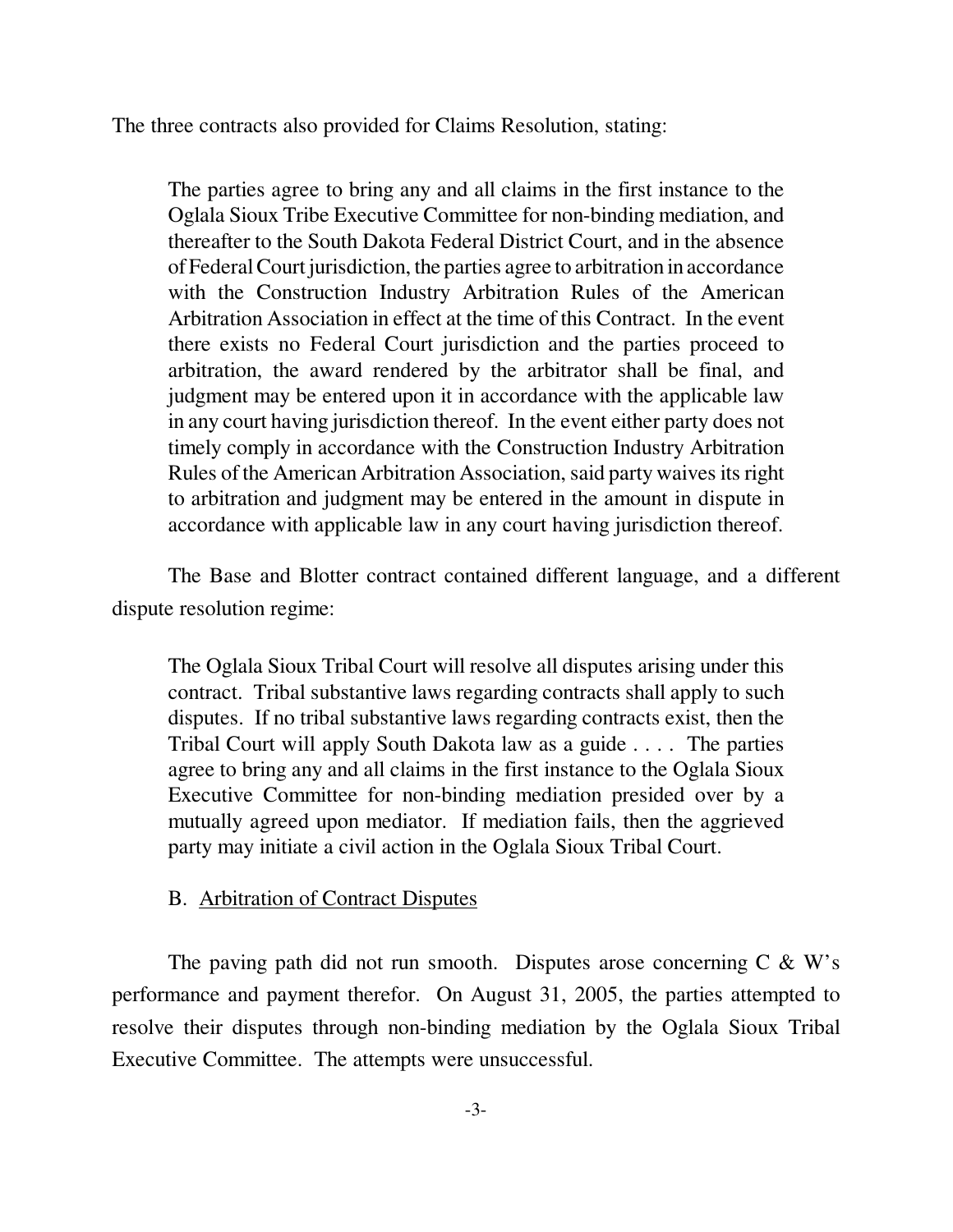On January 17, 2006, C & W filed a claim with the American Arbitration Association ("AAA") concerning all four contracts, seeking \$6 million. The Tribe communicated to C & W its agreement to arbitrate, and although not required to do so, agreed to include the Base and Blotter project in the arbitration. The Tribe answered C & W's AAA claim, and particularly asserted its own counterclaims under the Base and Blotter contract. It sought damages of over \$1.8 million for breach of that contract. The Tribe's answer did not assert sovereign immunity.

The Tribe moved to dismiss certain claims on grounds of sovereign immunity, but not with respect to the Base and Blotter contract. In support of that motion, the Tribe filed a memorandum with the arbitrator, acceding to him consideration of the Base and Blotter contract. The memorandum stated, in part:

In the Base and Blotter contract, the limited waiver of sovereign immunity extends only to the Oglala Sioux Tribal Court. The Tribe has not objected to the claimant's inclusion of the Base and Blotter claim in the Arbitration Demand, however, for the sake of expediency in resolving the dispute on its merits.

(Oglala Sioux's "Legal Mem. in Supp. of Motion to Dismiss Portion of Claim" 3, May 11, 2006 (see Complaint, Ex. K (06-CV-5063-KES)).) The Tribe fully participated in five months of arbitration – attending hearings, filing a position paper, and serving discovery requests.

On June 23, 2006, the Tribe apparently changed course. It moved the arbitrator to dismiss the Base and Blotter claims from arbitration, claiming sovereign immunity. Rule R-8(a) of the Construction Industry Arbitration Rules of the AAA ("AAA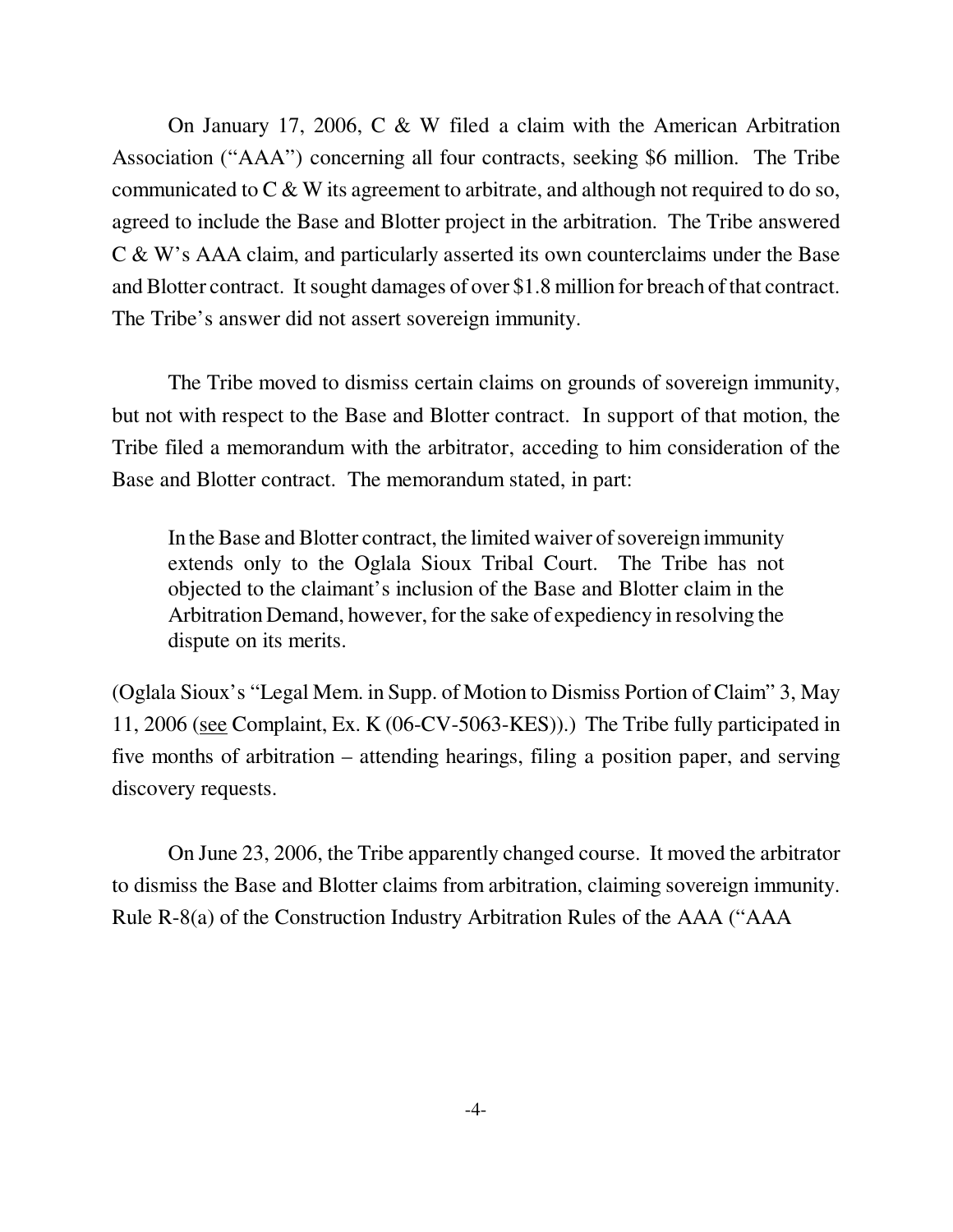Rules"), however, confers upon the arbitrator the power to decide issues of jurisdiction and arbitrability. AAA Rule R-8(c) further provides:

A party must object to the jurisdiction of the arbitrator or to the arbitrability of a claim or counterclaim no later than the filing of the answering statement to the claim or counterclaim that gives rise to the objection.

The arbitrator denied the motion, finding the Tribe's active participation in arbitrating the Base and Blotter contract waived its immunity.

On August 21, 2006, the Tribe filed its initial action in the United States District Court for the District of South Dakota. It sought to enjoin the arbitrator from hearing, among other things, claims related to the Base and Blotter contract. Oglala Sioux Tribe v. C & W Enterprises, Inc., No. 06-5063, 2006 U.S. Dist. LEXIS 61113, at \*3 (D.S.D. Aug. 28, 2006). The district court dismissed that case for lack of federal jurisdiction, and this Court affirmed. Oglala Sioux Tribe v. C & W Enterprises, Inc., 487 F.3d 1129, 1130 (8th Cir. 2007).

Following dismissal of the initial action, the arbitrator commenced a two-week arbitration in Sioux Falls, South Dakota, on August 30, 2006. The record does not disclose either party's objection to that location. On January 29, 2007, the arbitrator entered a final award of \$1,250,552.58 in favor of  $C & W$ . Following this award, each party filed separate actions:  $C & W$  seeking to enforce the award; the Tribe seeking to contest it.

## C. State Court Action to Confirm Arbitration Award

On January 29, 2007, the day of the final arbitration award, C & W filed an action in South Dakota state court to confirm the award. The action was filed pursuant to South Dakota's Uniform Arbitration Act, S.D.C.L. § 21-25A et. seq. The Tribe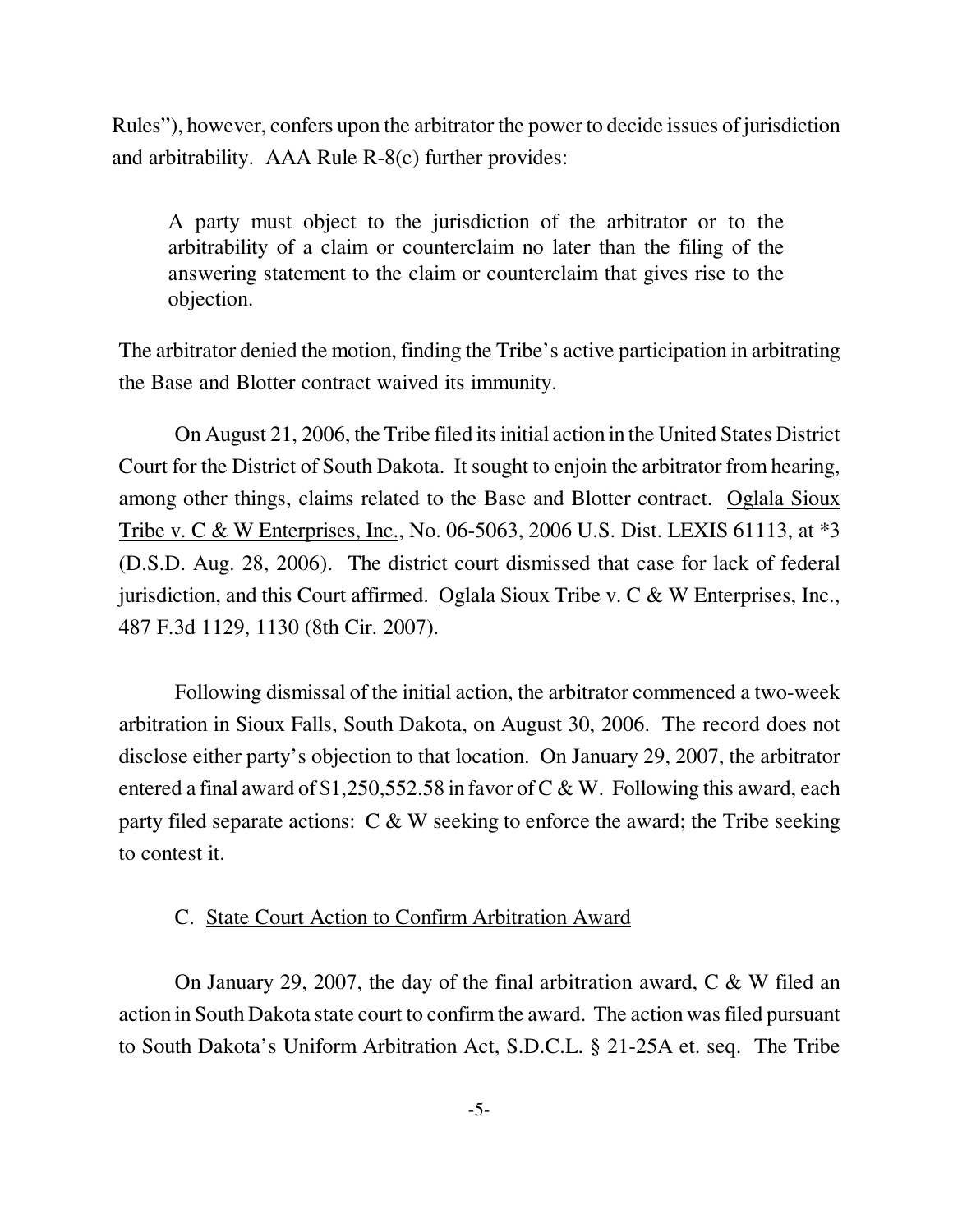was served on February 26, 2007. When the Tribe declined to answer, C & W moved for default judgment. The Tribe, having opted against answering, defaulted; judgment was entered, on May 29, 2007. C & W sought to collect its state court judgment by obtaining executions on Oglala Sioux property located in South Dakota's Hughes and Fall River Counties. On July 10, 2007, the Tribe moved the state court to quash the executions. The action to quash ended on September 28, 2007, however, when the federal court issued the injunction presently before us.

#### D. Tribal Court Action to Vacate Arbitration Award

The Tribe filed its own case in the Oglala Sioux Tribal Court, on April 30, 2007, seeking to vacate the arbitration award. C & W defended unsuccessfully, and the Tribal Court vacated the arbitral award, on July 26, 2007. On March 29, 2008, the Supreme Court of the Oglala Sioux Tribe affirmed the Tribal Court's decision vacating the award, but remanded the matter to the Tribal Court to permit  $C & W$ 's discovery concerning the Tribe's consent to arbitrate the Base and Blotter contract.

#### E. Federal Action to Enjoin State Court

The Tribe filed the present matter, on March 16, 2007, in the United States District Court for the District of South Dakota. The Tribe sought: (1) a declaratory judgment holding the South Dakota state court lacked jurisdiction to confirm or allow execution on the arbitral award; (2) an injunction barring the state court from proceeding in these matters; and (3) a declaration that the Oglala Sioux Tribal Court had exclusive jurisdiction to confirm or vacate the award; or (4) alternatively, that the district court vacate the arbitration award. On August 16, 2007, the Tribe moved the district court to stay C & W's state court action.

The district court consolidated the Tribe's motion for temporary relief with its action for declaratory judgment and permanent injunction, pursuant to Fed. R. Civ.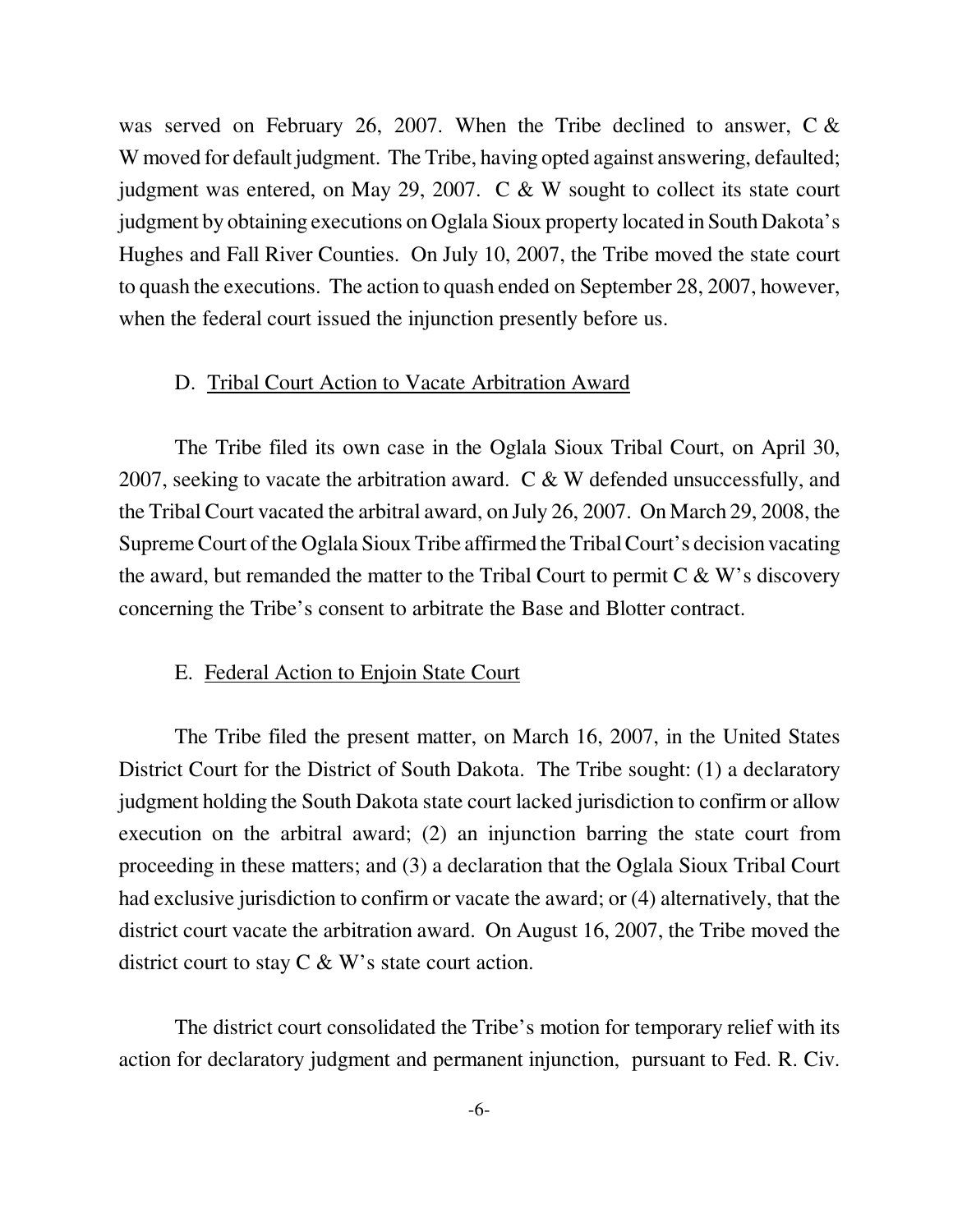P. 65(a)(2). On September 10, 2007, the district court found the state court lacked jurisdiction to confirm the arbitral award, and permanently enjoined it from exercising jurisdiction over the matter. The order vacated the state court's executions, and found the parties must exhaust their Tribal Court remedies respecting the arbitral award. C & W appeals.

#### II. Discussion

# A. Standard of Review

We have jurisdiction to review  $C \& W$ 's timely interlocutory appeal pursuant to 28 U.S.C. § 1292(a). We review the district court's grant of a permanent injunction for abuse of discretion. Planned Parenthood Minnesota, North Dakota, South Dakota v. Rounds, 530 F.3d 724, 733 (8th Cir. 2008) (en banc). "An abuse of discretion occurs where the district court rests its conclusion on clearly erroneous factual findings or erroneous legal conclusions." Id. (citation omitted).

The standard for issuing a preliminary or permanent injunction is essentially the same, excepting one key difference. A permanent injunction requires the moving party to show actual success on the merits, rather than the fair chance of prevailing on the merits required for a standard preliminary injunction. See id. at 732; Randolph v. Rodgers, 170 F.3d 850, 857 (8th Cir. 1999). If a court finds actual success on the merits, it then considers the following factors in deciding whether to grant a permanent injunction: (1) the threat of irreparable harm to the moving party; (2) the balance of harms with any injury an injunction might inflict on other parties; and (3) the public interest. See Planned Parenthood, 530 F.3d at 729 n.3; Dataphase Systems, Inc. v. C.L. Systems, Inc., 640 F.2d 109, 113 (8th Cir. 1981) (en banc).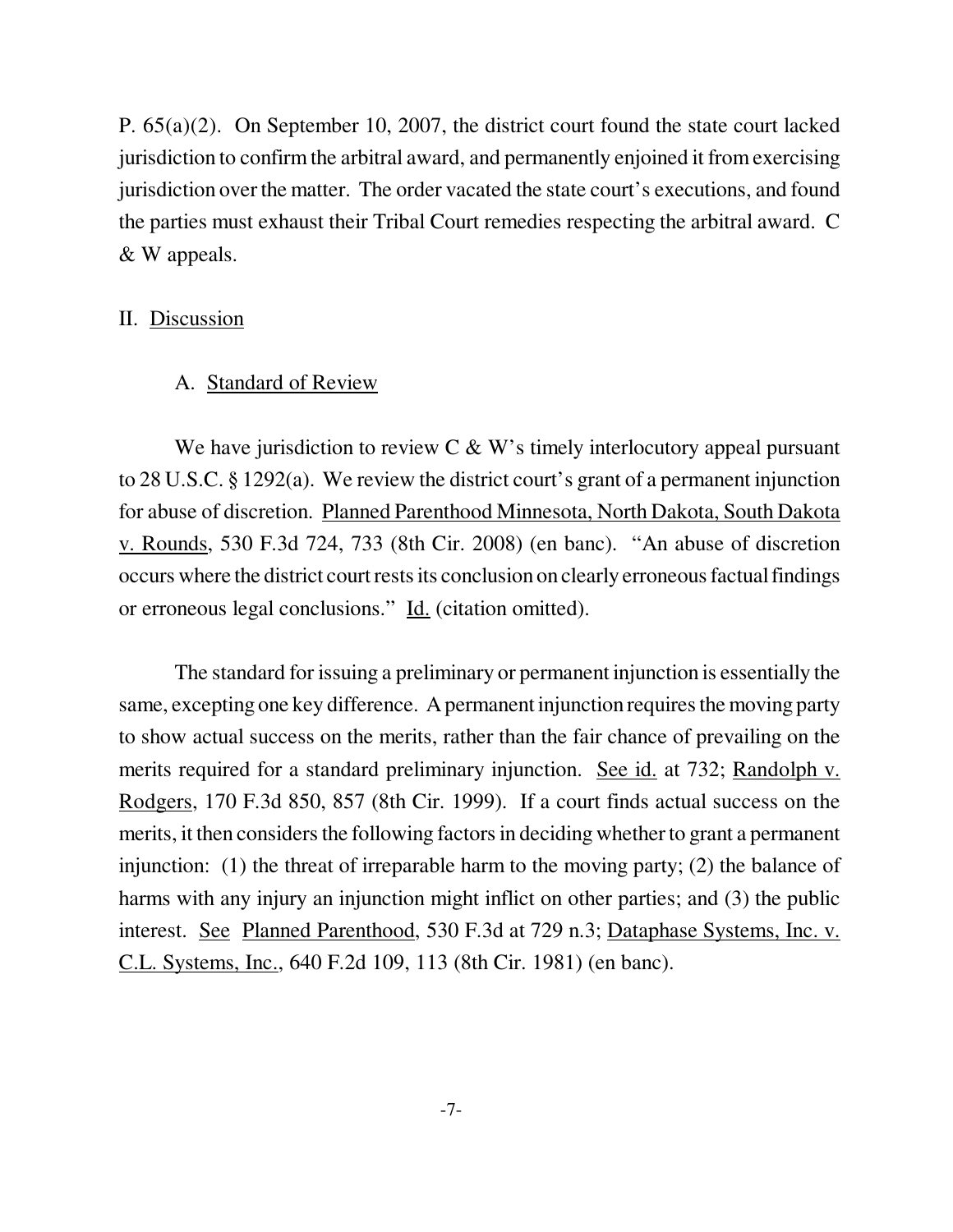#### B. Success on the Merits

We begin with the threshold question of whether the Tribe has met its burden of showing actual success on the merits. Here, actual success turns on the legal question of whether the South Dakota state court has jurisdiction to enforce the arbitral award against the Oglala Sioux Tribe. We find that it does.

#### 1. Waiver of Sovereign Immunity

Indian tribes generally enjoy sovereign immunity from contract suits in state court. Kiowa Tribe of Okla. v. Manufacturing Technologies, Inc., 523 U.S. 751, 760 (1998). A tribe may be subject to state suit, however, if Congress has expressly abrogated tribal immunity, or the tribe has relinquished its immunity by clear waiver. C & L Enterprises, Inc. v. Citizen Band Potawatomi Indian Tribe, 532 U.S. 411, 418 (2001). In the absence of any Congressional abrogation, we must examine whether the Oglala Sioux "waived, with the requisite clarity, immunity from the suit  $[C \& W]$ brought to enforce its arbitration award." Id.

The Supreme Court considered this question in C & L Enterprises*.* There, the Citizen Potawatomi Nation ("Potawatomi tribe") contracted with C & L Enterprises to construct a Potawatomi-owned building at an off-reservation location. As here, the C & L Enterprises's contract contained an arbitration provision explicitly incorporating the AAA Rules. That contract further contained a choice of law clause, providing for application of "the law of the place where the Project is located." Id. at 415. The Potawatomi tribe abrogated the contract, and C & L Enterprises demanded arbitration. The Potawatomi tribe replied by asserting sovereign immunity and refusing to arbitrate, after which the arbitrator entered an award for  $C \& L$  Enterprises.  $C \& L$ Enterprises sued in Oklahoma state court to enforce its award. The Oklahoma trial court rejected the Potawatomi tribe's claimed immunity and confirmed the award. The judgment was ultimately reversed by the Oklahoma Court of Civil Appeals. Id. at 417.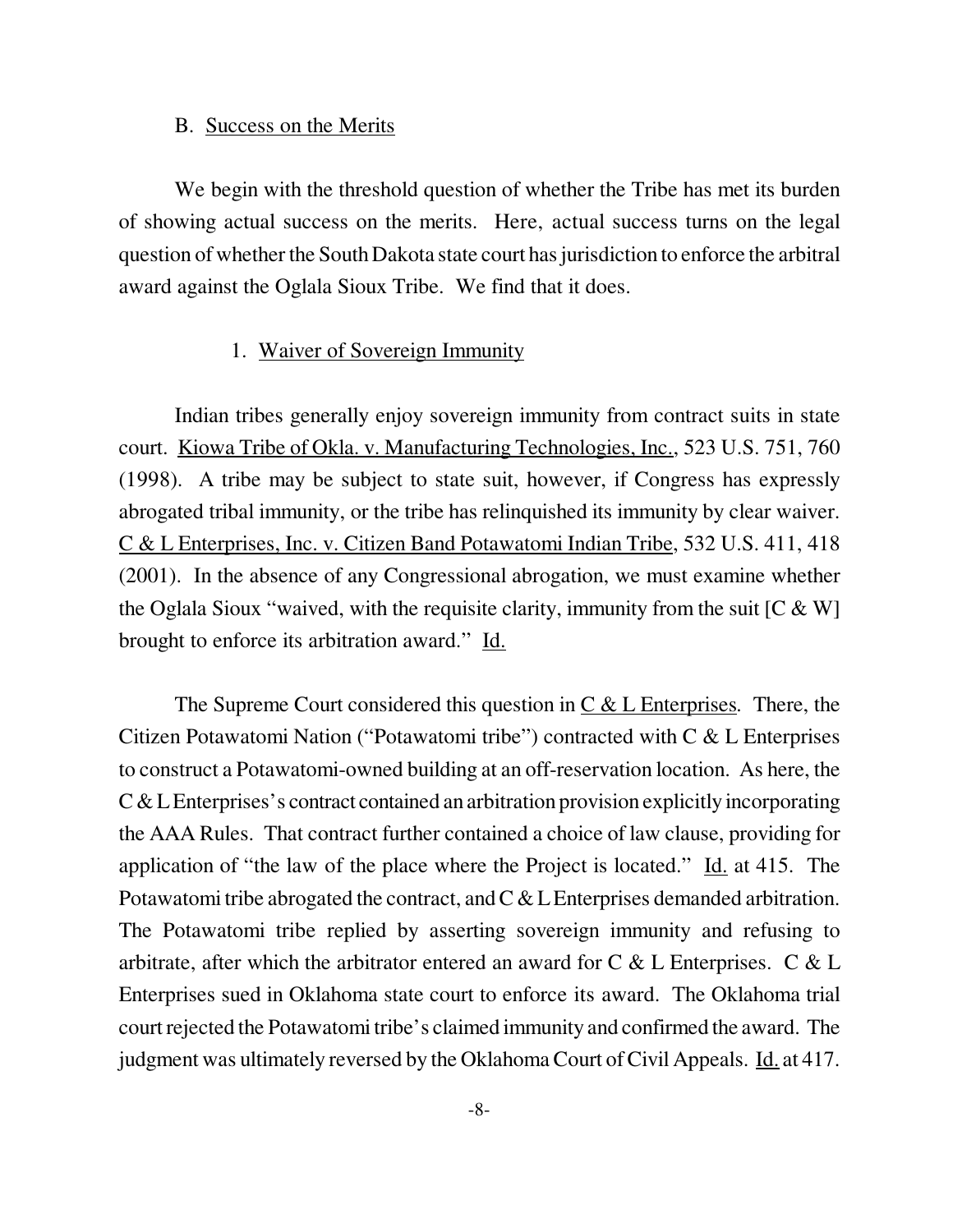The appellate court found the Potawatomi tribe had not waived its sovereign immunity with the requisite clarity, citing Kiowa.<sup>2</sup> Id.

The Supreme Court granted certiorari to resolve a conflict between both state and federal courts concerning whether an arbitration clause is an express waiver of tribal immunity for contracts suits. Id. at 417-18. The Court found, as this Circuit has done previously, that an arbitration clause alone was sufficient to expressly waive sovereign immunity to a state court enforcement action. See id. at 417-23 (citing Rosebud Sioux Tribe v. Val-U Constr. Co., 50 F.3d 560, 562 (8th Cir. 1995); Sokaogon Gaming Enterprise Corp. v. Tushie-Montgomery Associates, Inc., 86 F.3d 656, 661 (7th Cir. 1996); Native Village of Eyak v. GC Contractors, 658 P.2d 756 (Alaska 1983); Val/Del, Inc. v. Superior Court, 703 P.2d 502 (Ariz. Ct. App. 1985)).

<sup>2</sup>The Oklahoma Court of Civil Appeals initially affirmed the trial court's order "holding that the Tribe lacked immunity because the contract giving rise to the suit was between an Indian tribe and a non-Indian and was executed outside of Indian Country." C & L Enterprises, 532 U.S. at 416 (quotations omitted). The Oklahoma Supreme Court denied review, but the United States Supreme Court granted certiorari, vacated the appellate court's decision, and remanded for reconsideration in light of Kiowa, which had been decided while the contractor's petition for certiorari was under review*.* Id. at 416-17. On remand from the United States Supreme Court, the Oklahoma Court of Civil Appeals reversed its prior decision finding that, although the arbitration clause indicated the Potawatomi tribe was willing to waive immunity, the immunity clause did not meet Kiowa's standard with sufficient clarity. Id. at 417. The Oklahoma Supreme Court again denied review. The Supreme Court accepted certiorari and reversed the Civil Appeals Court's post-remand decision. Id. at 414, 417-18.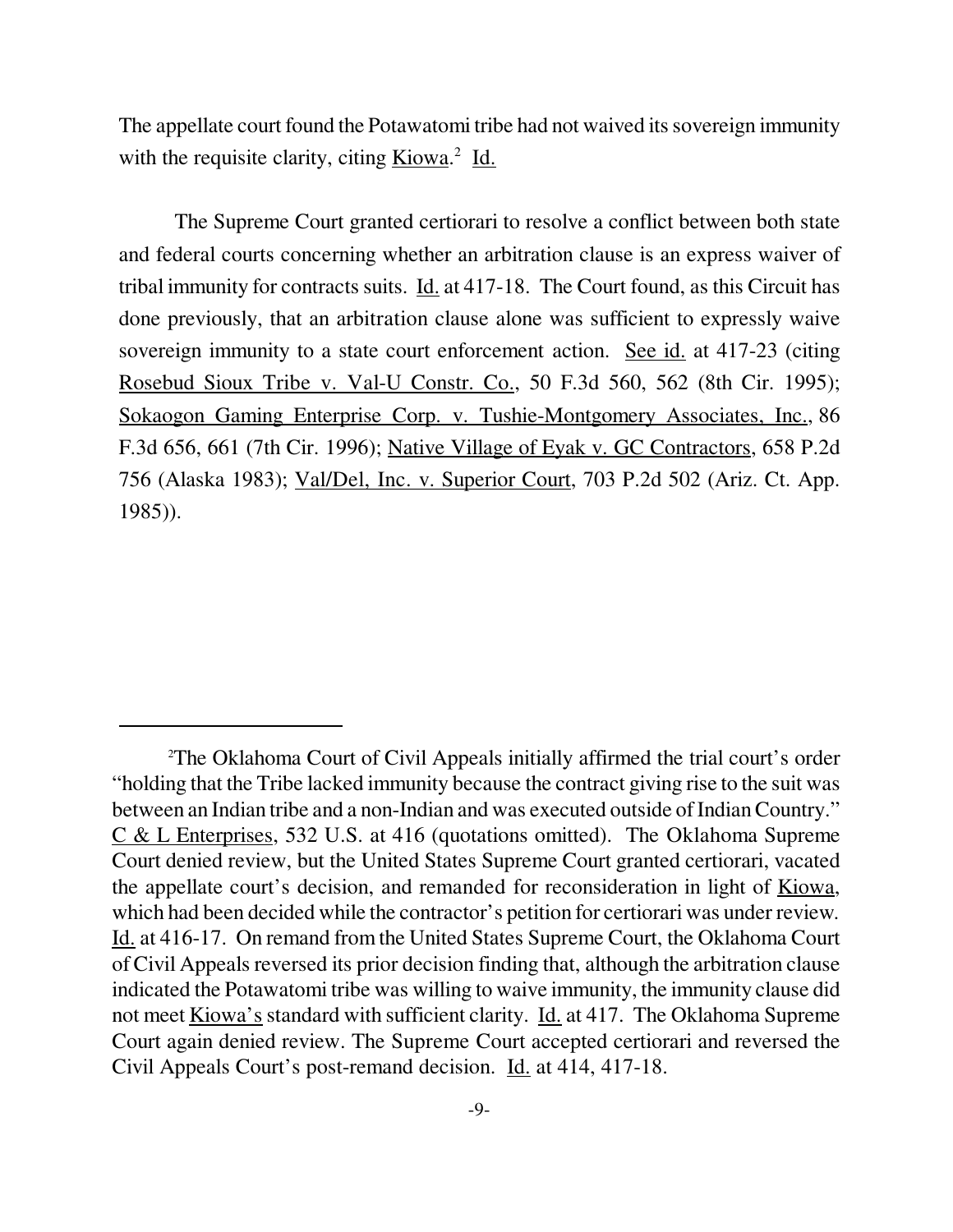The Court found C & L Enterprises's arbitration clause expressly waived the Potawatomi tribe's sovereign immunity, holding:

[The arbitration clause] has a real world objective; it is not designed for regulation of a game lacking practical consequences. And to the real world end, the contract specifically authorizes judicial enforcement of the resolution arrived at through arbitration. 'We believe it is clear that any dispute arising from a contract cannot be resolved by arbitration, as specified in the contract, if one of the parties intends to assert the defense of sovereign immunity . . . . The arbitration clause . . . would be meaningless if it did not constitute a waiver of whatever immunity the Tribe possessed.'

 $C & L$  Enterprises, 532 U.S. at 422 (quoting Eyak, 658 P.2d at 760).

The Supreme Court looked to the AAA Rules expressly incorporated into the agreement which provide, "the arbitration award may be entered in any federal or state court having jurisdiction thereof." Id. at 419 (quoting AAA Rules R-48(c)). The Court particularly noted that foreign nations - entities possessing full, rather than limited sovereignty - which enter arbitration agreements waive their immunity regarding enforcement of the awards arising from those contracts. Id. at 421 n.3.

## 2. Contractual Waiver of Immunity

In the matter now before us, unlike  $C \& L$  Enterprises's contract, three of the parties' contracts contain an explicit immunity waiver stating "the Oglala Sioux Tribe grants a limited waiver of its immunity for any and all disputes arising from this Contract." See supra. The words are unambiguous. And, as in  $C & L$  Enterprises, the parties agreed to arbitrate any contractual disputes, absent federal jurisdiction.

The first three contracts specifically provide: "[T]he award rendered by the arbitrator shall be final, and judgment may be entered upon it in accordance with the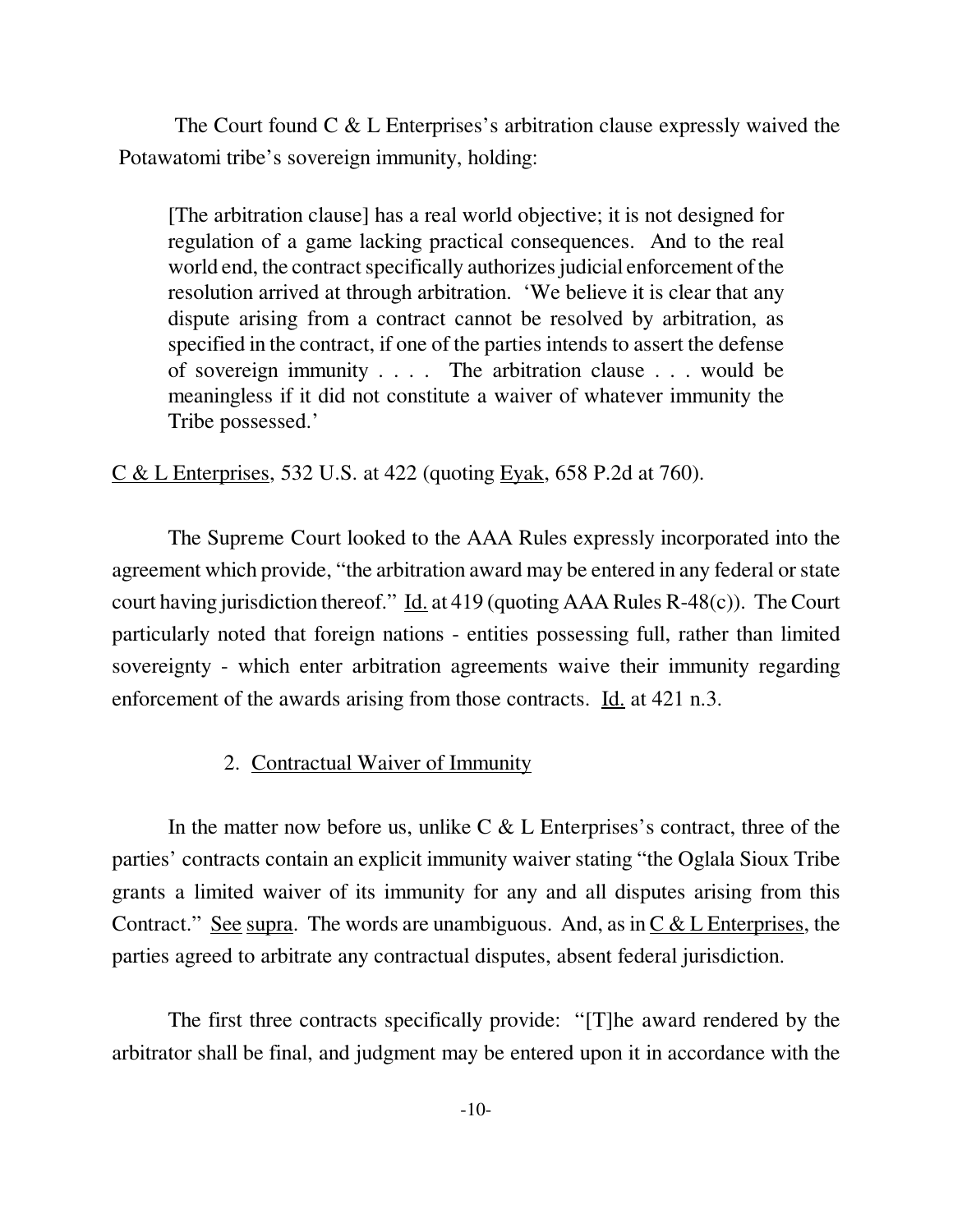applicable law in any court having jurisdiction thereof." See supra. As the Supreme Court discussed in  $C \& L$  Enterprises, the arbitration agreement alone is enough to waive immunity. We find that, in the three contracts containing an explicit waiver of immunity and an agreement to arbitrate, the Tribe has waived sovereign immunity with respect to a suit brought to enforce an arbitral award.

We consider the effect of C  $\&$  L Enterprises's choice of law provision separately, below.

#### 3. Immunity and the Base and Blotter Contract

There is no contractual waiver of the Tribe's sovereign immunity in the Base and Blotter contract. The Base and Blotter contract contained the Tribe's consent to suit in its Tribal Court, with no arbitration provision. A sovereign tribe has full authority to limit any waiver of immunity to which it consents. See Missouri River Svcs. v. Omaha Tribe of Neb., 267 F.3d 848, 852 (8th Cir. 2001). Absent any other facts, the Tribe's immunity to  $C \& W$ 's state court suit would remain intact. But other facts developed.

C & W's arbitration demand included claims arising from the Base and Blotter contract. The Tribe not only raised no objection, it responded, raising its own arbitral counterclaims under the same contract. The Tribe then went further. In a legal memorandum to the arbitrator, the Tribe first noted the Base and Blotter contract's written waiver extended only to the Oglala Sioux Tribal Court. But as the Tribe explicitly stated: "The Tribe has not objected to the claimant's inclusion of the Base and Blotter claim in the Arbitration Demand, however, for the sake of expediency in resolving the dispute on its merits." See supra*.* Wholly mindful that a waiver of sovereign immunity must be clearly expressed, we hold that, under these conditions, where there are contractual arbitration agreements and a tribe actively participates in that arbitration, and in the course of that arbitration raises its own affirmative claims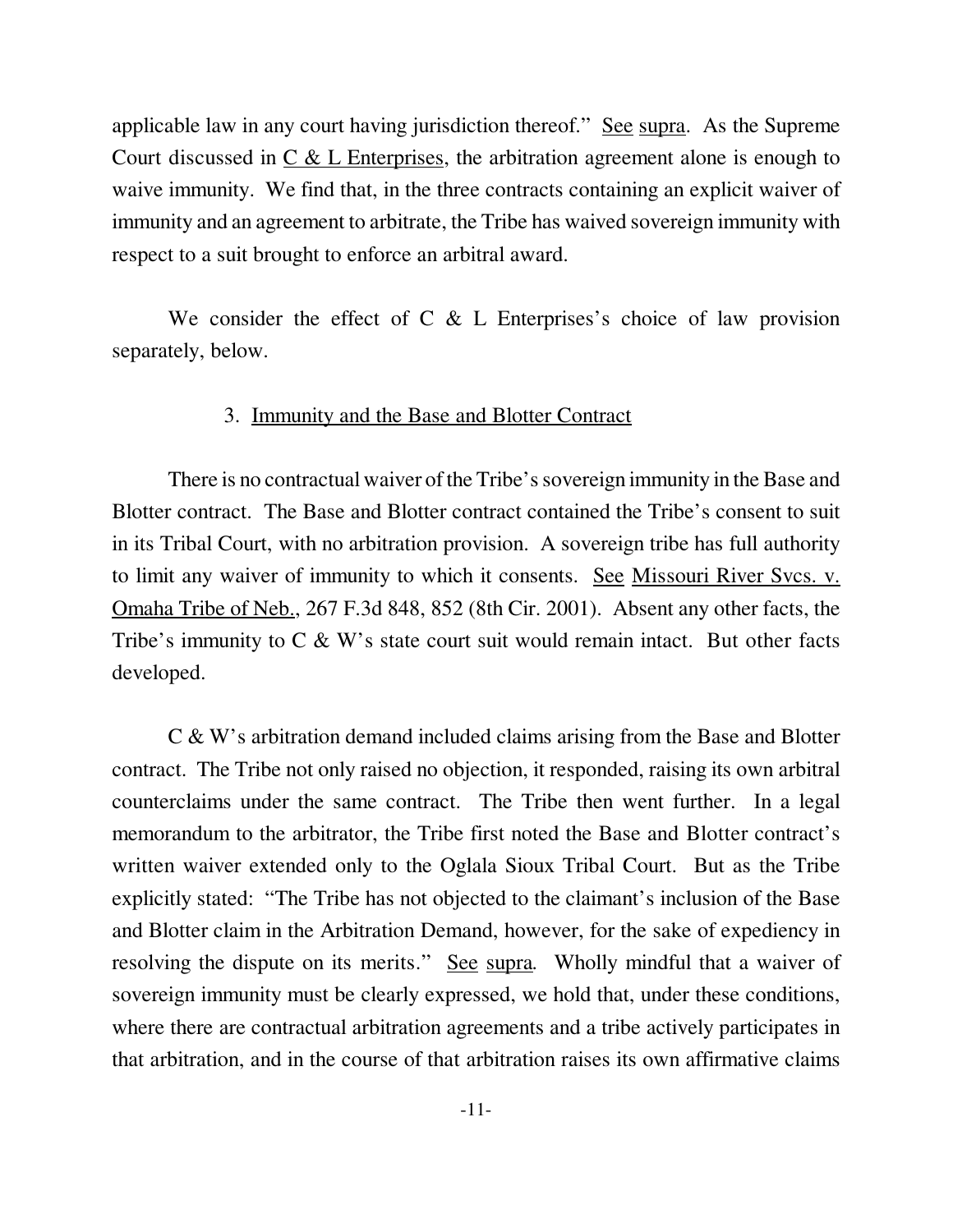involving a clearly-related matter, the Tribe voluntarily and explicitly waives any immunity respecting that related matter.

We recognize, also, the AAA Rules requiring jurisdictional objections to be filed in the answer. Here, when the Tribe actively opted into the arbitration - including the Base and Blotter contract - it bound itself to the AAA's rules and the procedural regime they encompass. If a tribe were allowed to operate under AAA rules, and after an adverse decision assert sovereign immunity and then walk away, it would convert sovereignty from a shield into a sword. A tribe could, with impunity, thumb its nose at authority to which it had voluntarily acquiesced. Sovereignty does not extend so far.

4. State Court Jurisdiction

Having found the Tribe waived its sovereign immunity on all four contracts, we must consider whether its waiver extends to South Dakota state court enforcement. We find it does.

The parties opted to use arbitration, and in doing so, opted for the AAA's Rules.<sup>3</sup> Three contracts specifically incorporate those Rules. The Rules themselves provide "[t]he parties shall be deemed to have made these rules a part of their arbitration agreement whenever they have provided for arbitration by the [AAA]." AAA R-1(a). The Rules further provide that "[p]arties to these rules shall be deemed to have consented that judgment upon the arbitration award may be entered in any federal or state court having jurisdiction thereof." AAA R-49(c). This is certainly not a limitation requiring recourse to the Tribal Court.

 $3$ As the Supreme Court noted in C & L Enterprises, the AAA Rules "are not secondary interpretive aides that supplement our reading of the contract; they are prescriptions incorporated by the express terms of the agreement itself."  $C & L$ Enterprises, 532 U.S. at 419 n.1.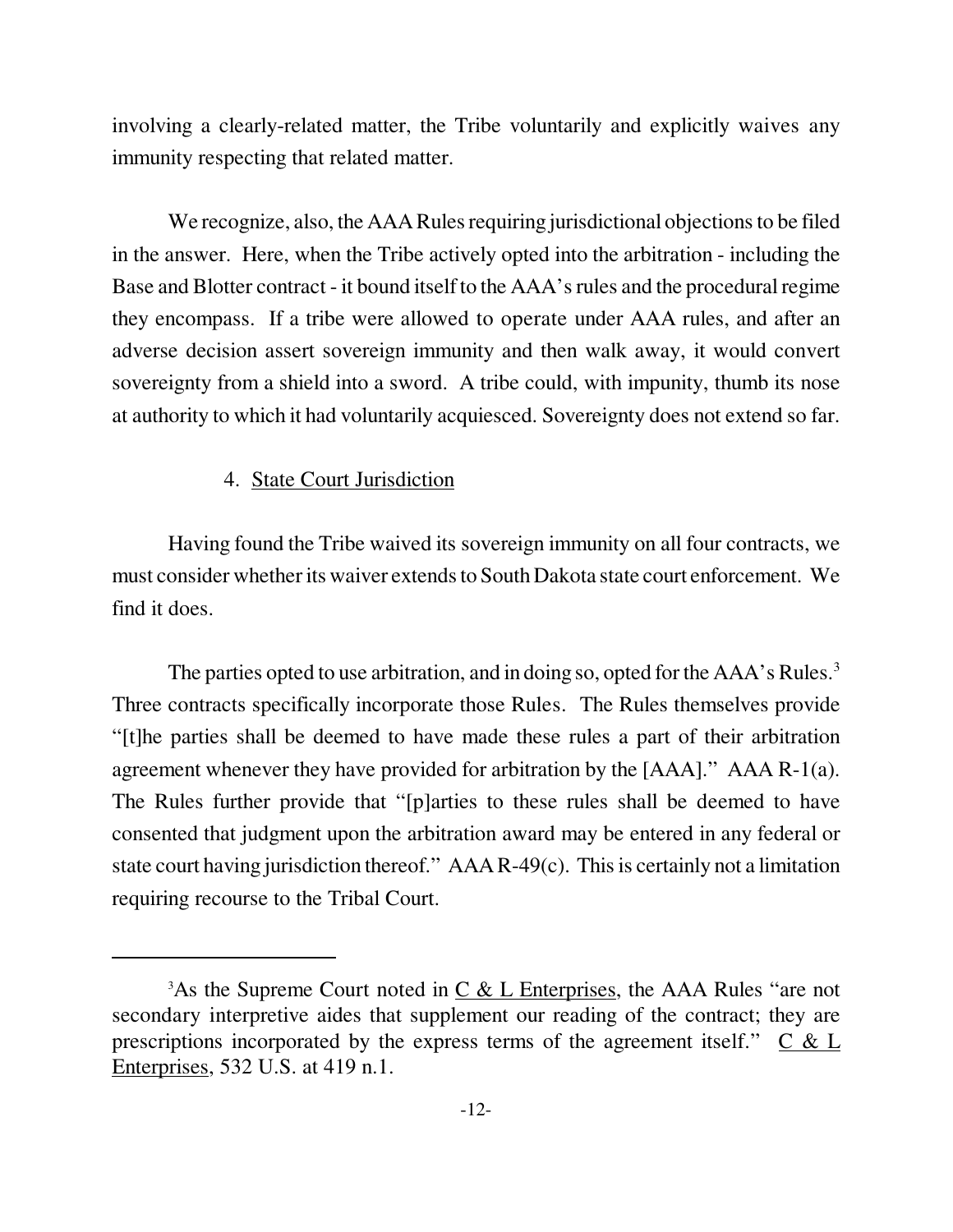The three contracts which included an arbitration clause specifically state: "[T]he award rendered by the arbitrator shall be final, and judgment may be entered upon it in accordance with the applicable law in any court having jurisdiction thereof." See supra. We reject the Tribe's contention that it waived immunity only to suit in Tribal Court - that is not what the contracts say. The parties could have made such an agreement, but did not do so. Indeed, the text of the Base and Blotter contract makes this precise choice. And any express limitation imposed by the Tribe on its consent to suit would have been duly recognized. See Missouri River, 267 F.3d at 852-54.

Once a party opts for, and participates in, arbitration, however, it is bound by the arbitrator's decisions. Sioux Falls, South Dakota, was the site chosen for the hearing without objection. Under AAA Rule R-11, even in the face of an objection, "the AAA shall have the power to determine the locale, and its decision shall be final and binding." By choosing a hearing forum in South Dakota, the arbitrator ultimately decided which court would have jurisdiction to confirm the award.

South Dakota's Uniform Arbitration Act provides:

The term 'court' means a circuit court of this state. The making of an agreement described in § 21-25A-1 providing for arbitration in this state confers jurisdiction on the court to enforce the agreement under this chapter and to enter judgment on an award thereunder.

S.D.C.L. § 21-25A-4. When it agreed to arbitrate disputes and incorporated the AAA's claim resolution procedures into the contracts, and when it participated in the South Dakota arbitration, the Tribe acquiesced in the arbitrator's decision, placing jurisdiction over the award in South Dakota's courts. Once the Tribe waived its immunity by agreeing to arbitration, it "constitute[d] a waiver of whatever immunity the Tribe possessed."  $C & L$  Enterprises, 532 U.S. at 422 (citation omitted).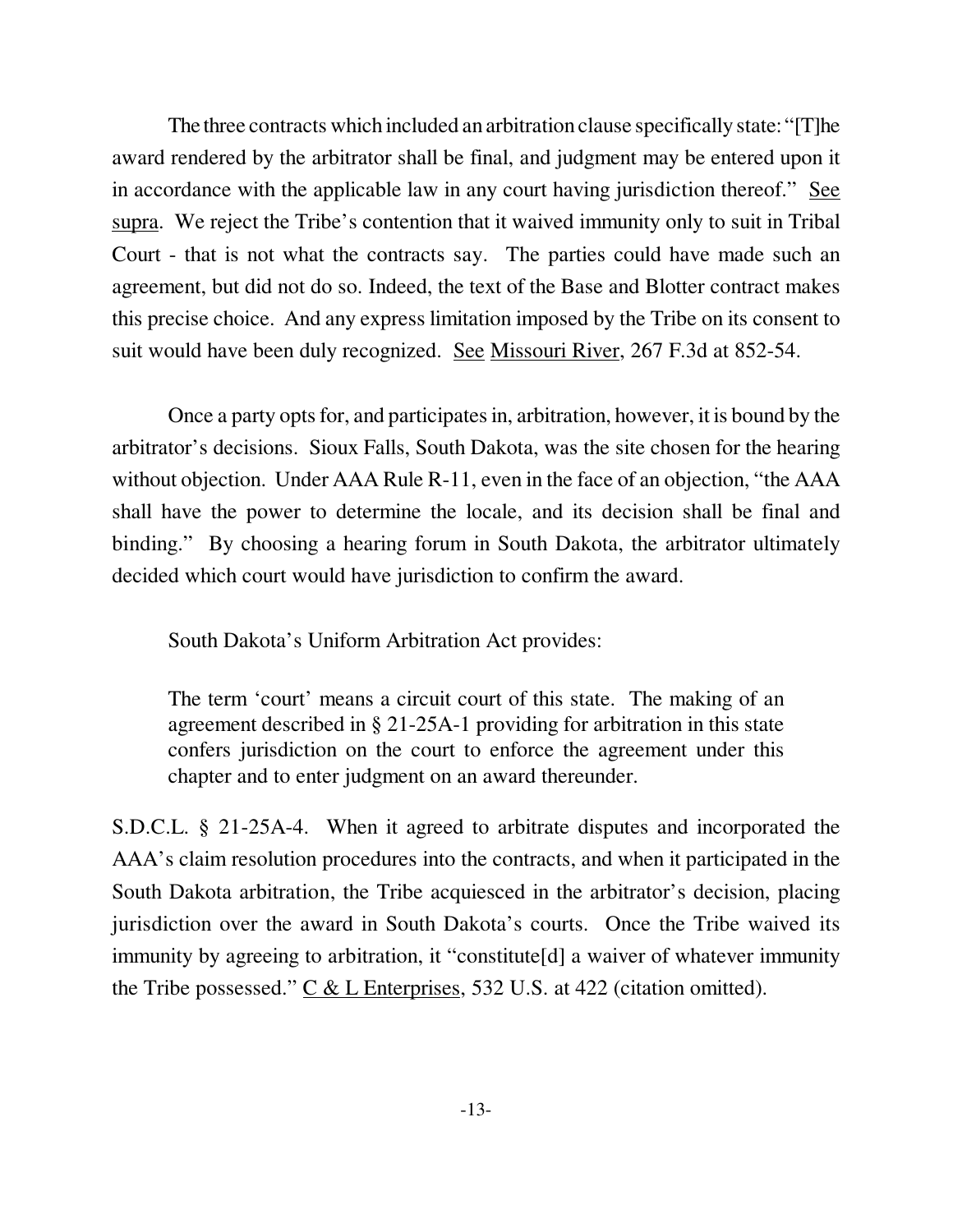# 5. C & L Enterprises's Choice of Law Provision

The Oglala Sioux ask us to focus on a distinction between one fact in this case, and another in  $C & L$  Enterprises:  $C & L$  Enterprises's contract contained a choice of law provision. We consider that fact collateral to the  $C < L$  Enterprises decision. The Supreme Court noted the choice of law provision made it "plain enough" that the Potawatomi tribe had waived immunity to suit in Oklahoma, id. at 419. Fairly read, however, it is clear the C & L Enterprises decision does not depend on this provision.

In deciding  $C & L$  Enterprises, the Supreme Court favorably cited multiple lower court cases finding tribes subject to state court suits premised on arbitration agreements alone. See id. at 417-23 (citing Rosebud Sioux Tribe v. Val-U Constr. Co., 50 F.3d 560, 562 (8th Cir. 1995); Sokaogon Gaming Enterprise Corp. v. Tushie-Montgomery Associates, Inc., 86 F.3d 656, 661 (7th Cir. 1996); Eyak, 658 P.2d at 760; Val/Del, Inc. v. Superior Court, 703 P.2d 502 (Ariz. Ct. App. 1985)).

Going further, the Supreme Court said, due to  $C < L$  Enterprises's choice of law provision, it did not need to address the argument that tribal waivers should be subject to the same limitations as state waivers of immunity. Under state sovereign immunity jurisprudence, ambiguous waivers of sovereign immunity are construed narrowly and limited to a state's consent only to be sued in its own courts. See id. at 421 n.4. As we perceive no ambiguity in the contract before us - indeed, no party has suggested ambiguity - we find no reason to decide this question either.

We also decline to adopt a view that the work's locus, vis-a-vis the reservation's borders, distinguishes  $C \& L$  Enterprises. Here, the work was performed on reservation land. In the  $C & L$  Enterprises project, it was done off-reservation. Kiowa establishes that whether a state court has jurisdiction over a tribe depends on whether the tribe has waived its immunity. Kiowa*,* 523 U.S. at 754. In deciding the question of whether a tribe has waived immunity to a state court action brought to enforce an